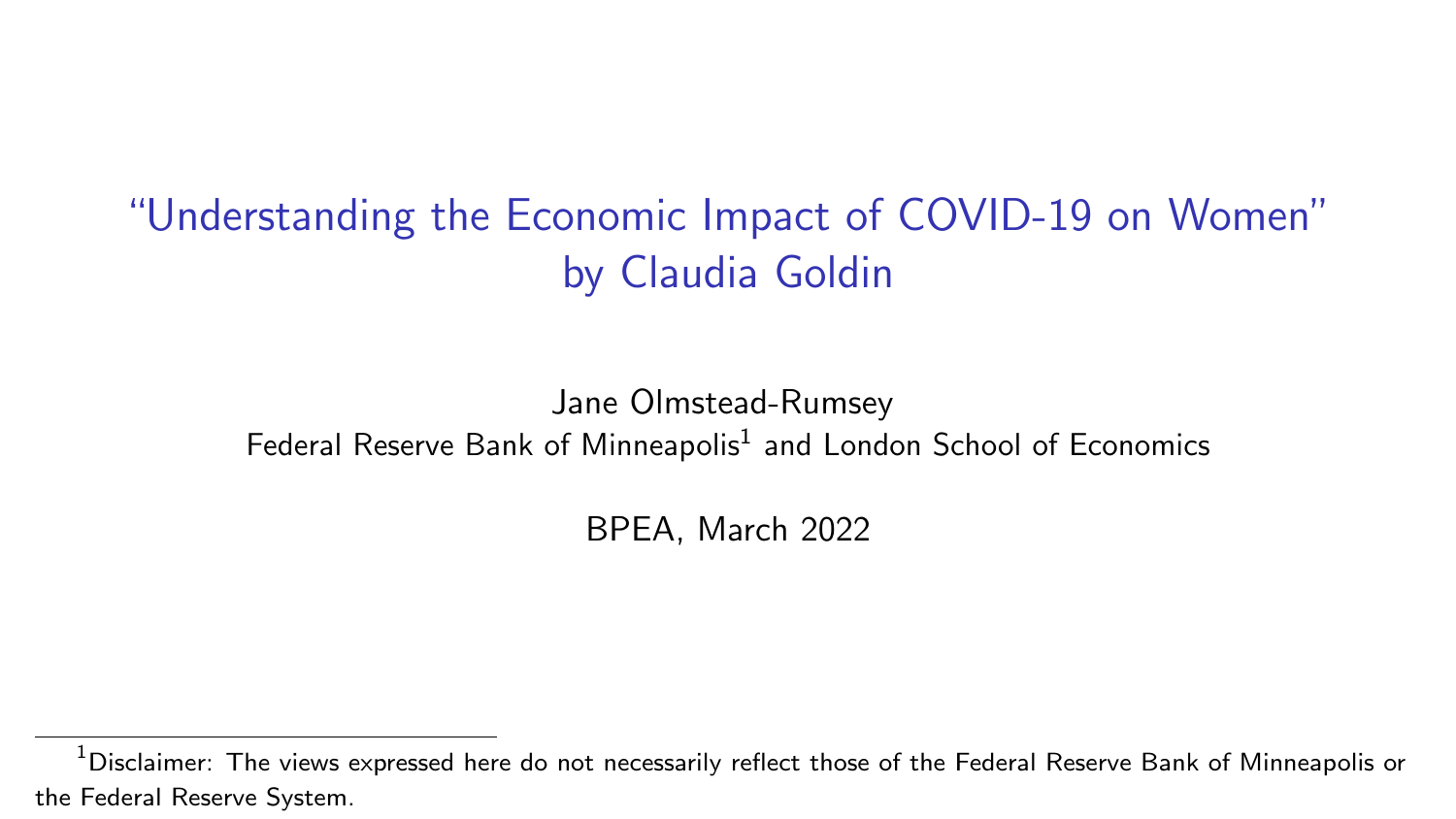### Overview of the Paper

 $\triangleright$  Comprehensive review of women's labor market experiences during pandemic

- $\triangleright$  Revises the view that gender was a major cleavage in labor market outcomes
- $\blacktriangleright$  Education, race, and occupation matter more
	- **Important contribution on drivers of racial differences: health**
- $\triangleright$  Gender is strong predictor of rise in caregiving time
- $\triangleright$  Persistence of work from home matters for women's participation, job choice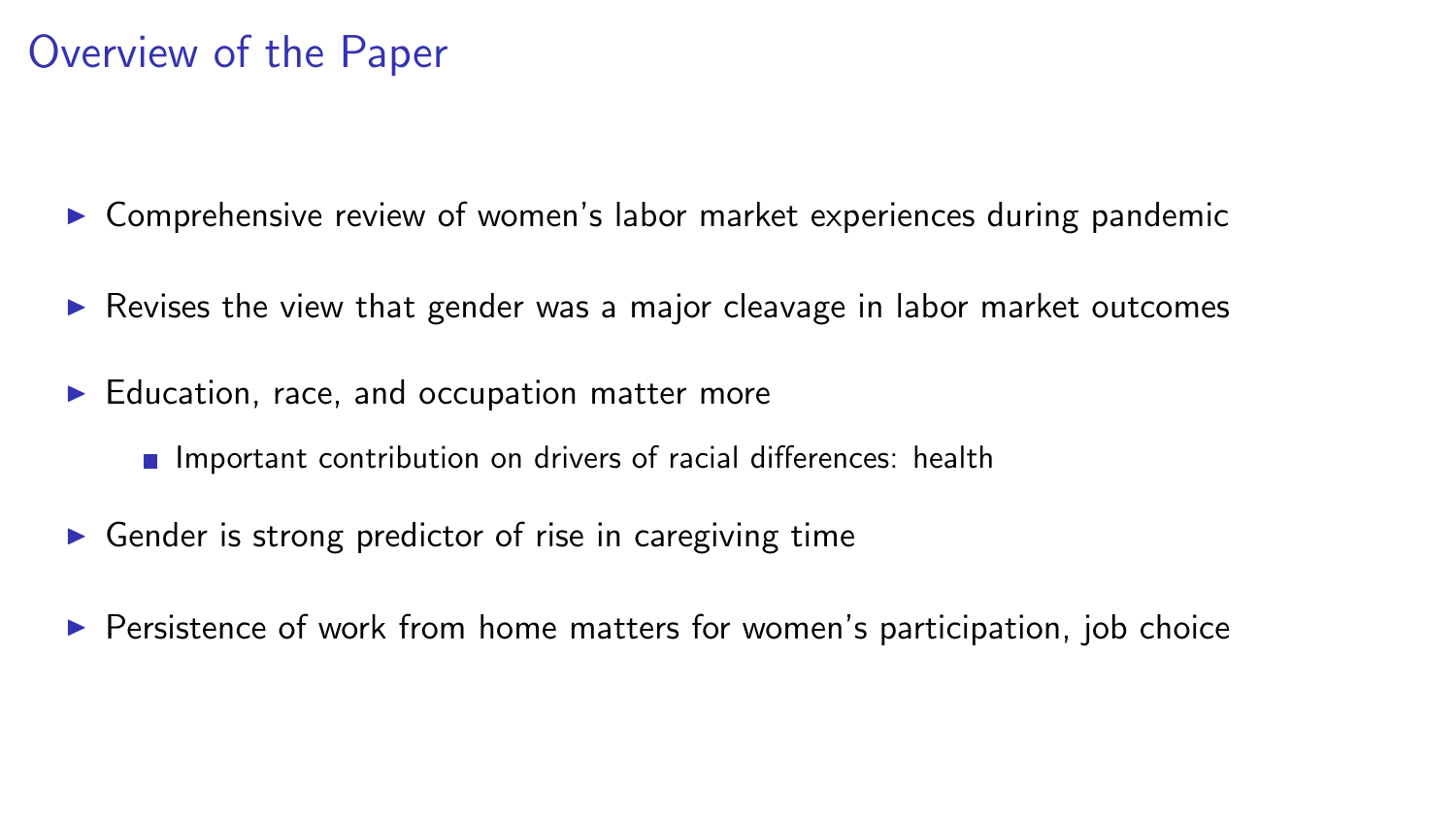- 1. What is the right counterfactual for female labor force participation rate?
- 2. Quantifying long run effects of remote work
- 3. Why should we care? Policy implications of shecessions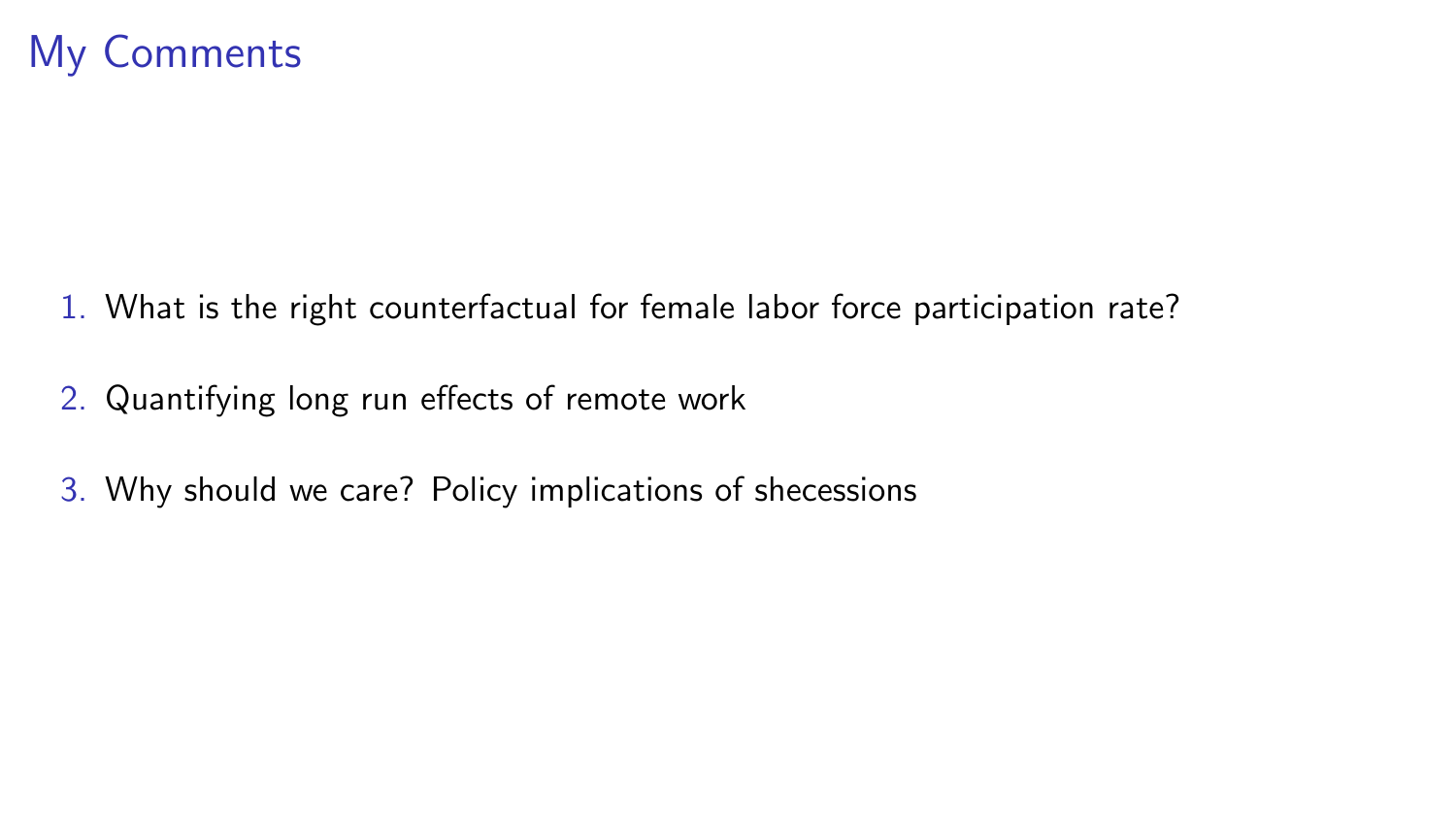#### Female Labor Force Participation Rate



Source: Goldin (2022) Figure 1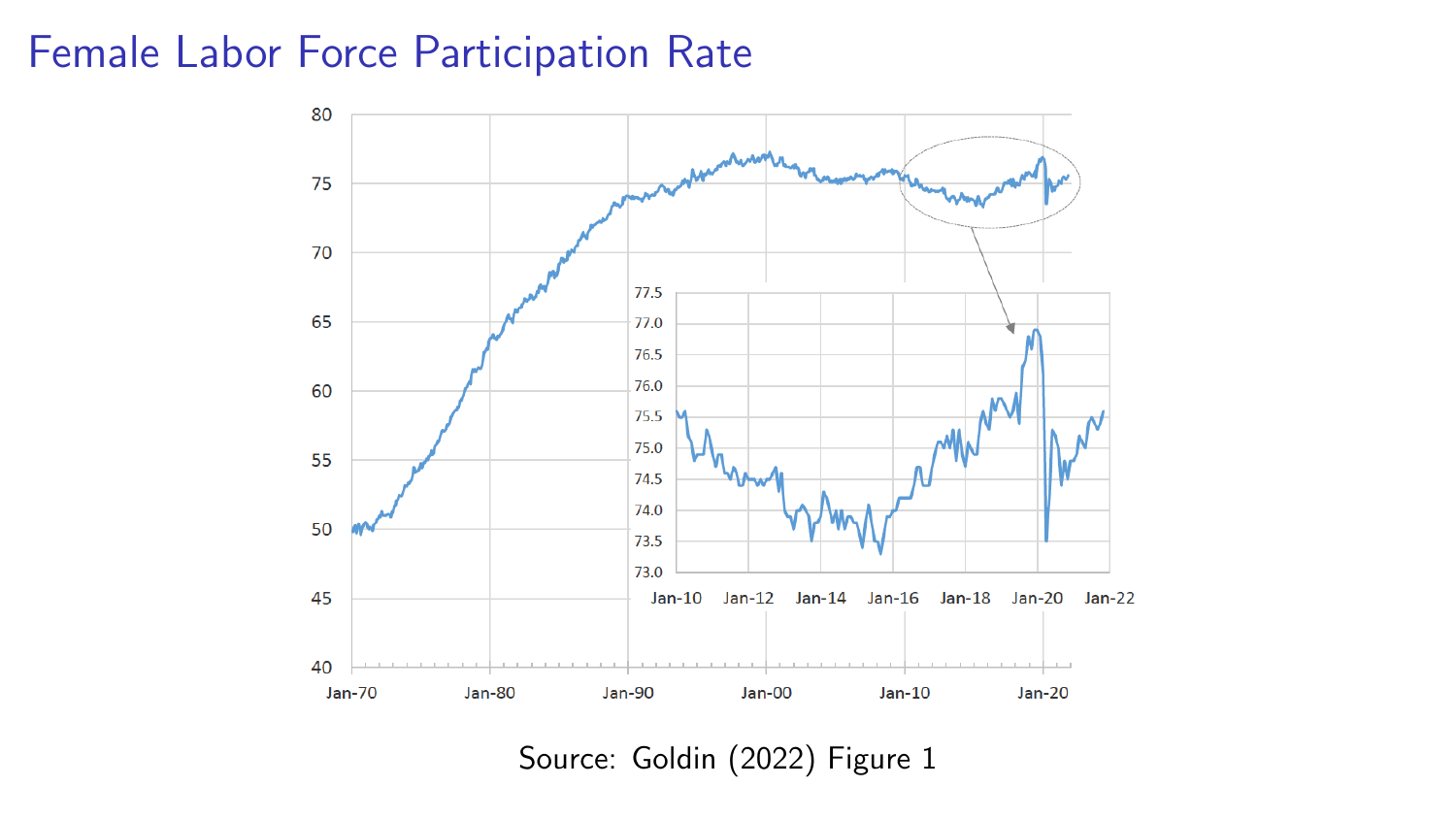Pre-Pandemic Rise in Female Labor Force Participation Rate

Estimates of the decline in FLFPR depend on reference month

 $\triangleright$  April 2020: 3.4 pp decline vs. Feb. 2020, 2 pp decline vs. April 2019

Features of the July 2019-February 2020 rise in FLFPR:

- 1. Part of a recovery in women's LFPR that began in late 2015
- 2. Sustained over 8 months
- 3. Driven by employment not unemployment rising
- 4. Broad-based, but highest among less-attached workers
- 5. Rate recovered to 76% by January 2022, suggesting that trend LFPR may have been high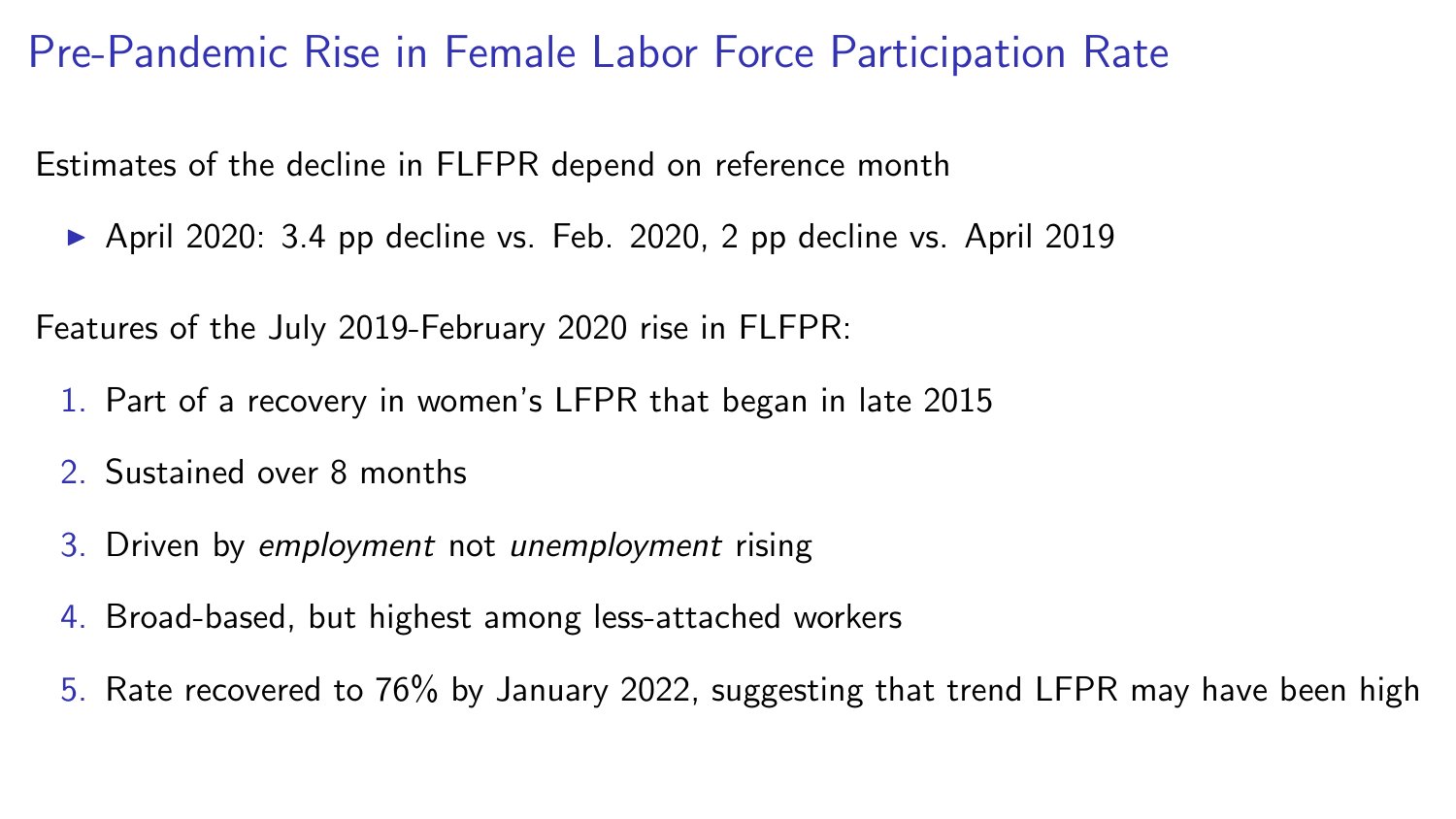## New Entrants Not Significantly Different from Earlier New Entrants

|                                                         | Labor force exit, Mar.-next Apr. |
|---------------------------------------------------------|----------------------------------|
| New entrants, Apr.-Feb.                                 | $0.076***$                       |
|                                                         | [0.012]                          |
| pandemic                                                | $0.027***$                       |
|                                                         | [0.003]                          |
| New entrants $\times$ pandemic                          | $-0.024$                         |
|                                                         | [0.018]                          |
| Constant                                                | $0.162***$                       |
|                                                         | [0.034]                          |
| Age, race, education, children, marital status controls | Yes                              |
| Industry $\times$ occupation fixed effects              | Yes                              |
| Observations                                            | 48432                            |
| $R^2$                                                   | 0.223                            |

Source: Current Population Survey, April 2017-April 2021, women only. Robust standard errors in parentheses. \* p<0.05, \*\* p<0.01, \*\*\* p<0.001.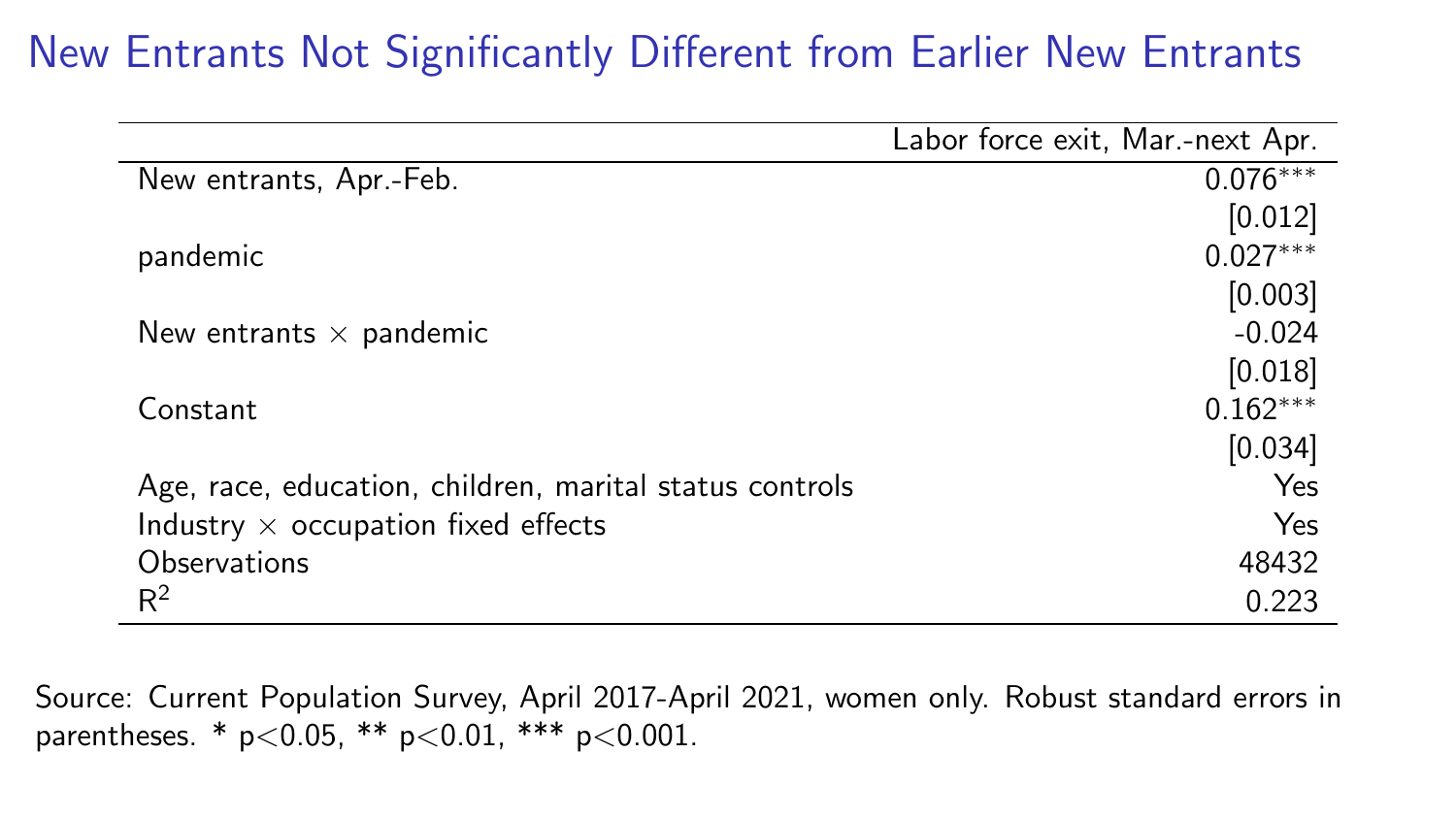## Long Run Consequences of Employment Flexibility for Women

- $\triangleright$  "Greedy jobs" a longstanding barrier to full gender equality, WFH may help
- ▶ But what if only women continue to WFH?
	- **Pre-pandemic, women WFH 33% more days than men despite roughly equal ability to do so** (Alon et al. (2020a))
	- $\blacksquare$  Men and women now desire roughly equal number of WFH days per week (2.18 vs. 2.37) (Barrero, Bloom, and Davis (2021))
- $\triangleright$  We model WFH as a way to combine childcare time with work (Alon et al. (2020b))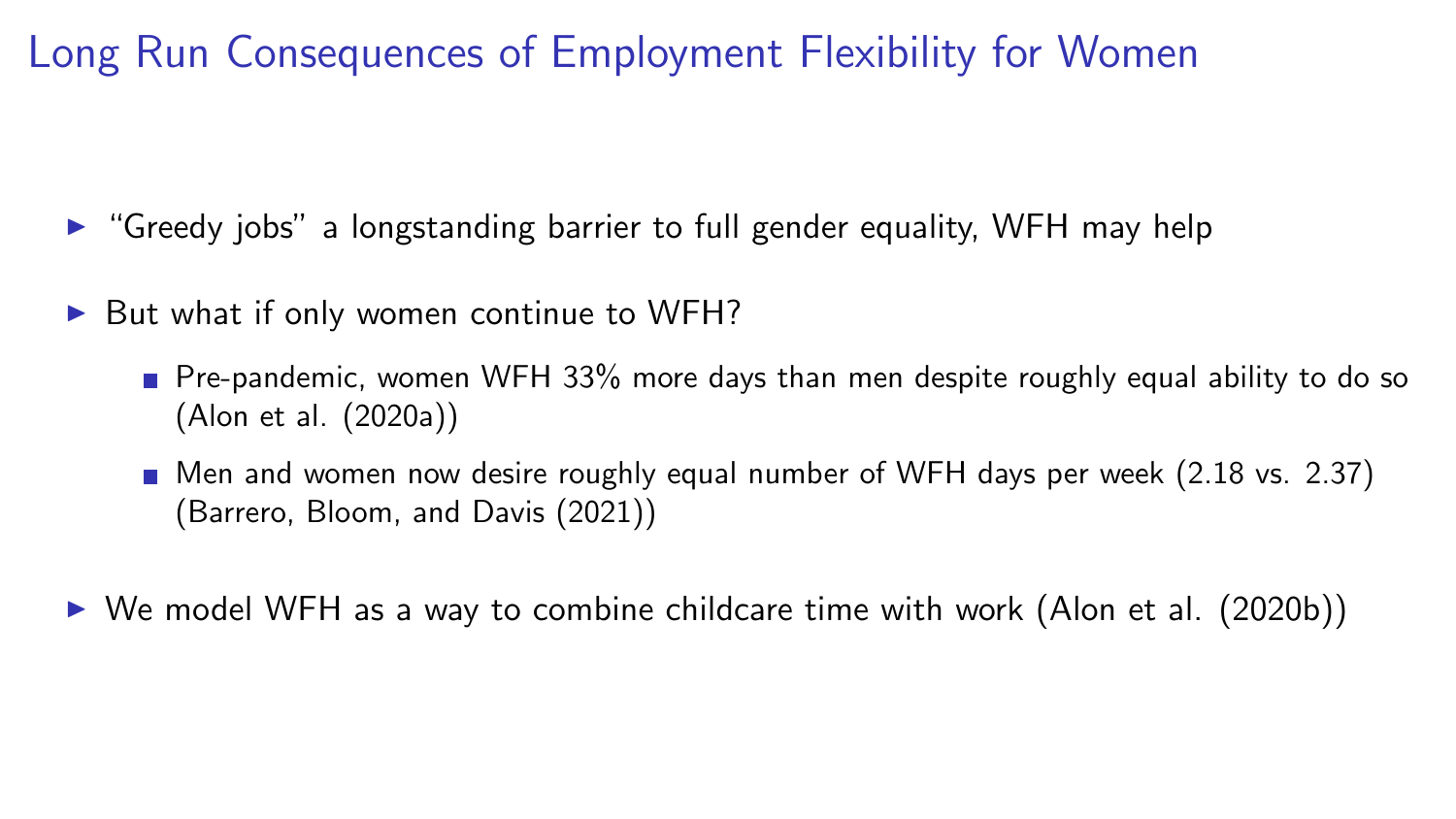#### Model-Predicted Role of Telecommuting for Labor Supply and Pay

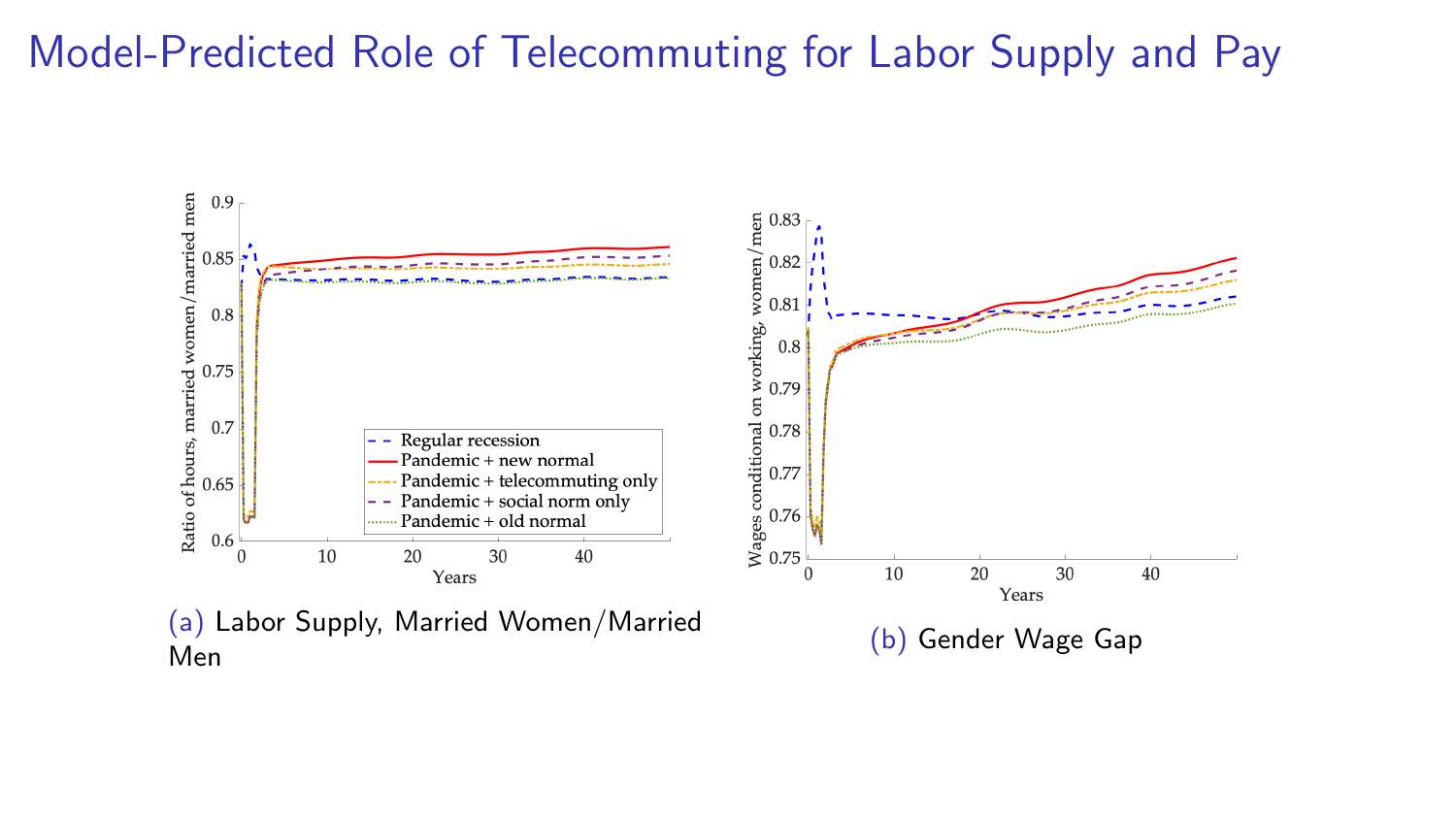## Why Should We Care? Policy Implications of Shecessions

While gender differences smaller than feared, quite distinct from past mancessions

Three main differences between shecessions and mancessions:

- 1. Drop in agg. labor income smaller than mancession  $w/$  same  $\#$  of jobs lost
- 2. Loss of intra-family insurance mechanism  $\Rightarrow$  greater efficacy of fiscal policy
- 3. Greater elasticity of female labor supply  $\Rightarrow$  slower recovery?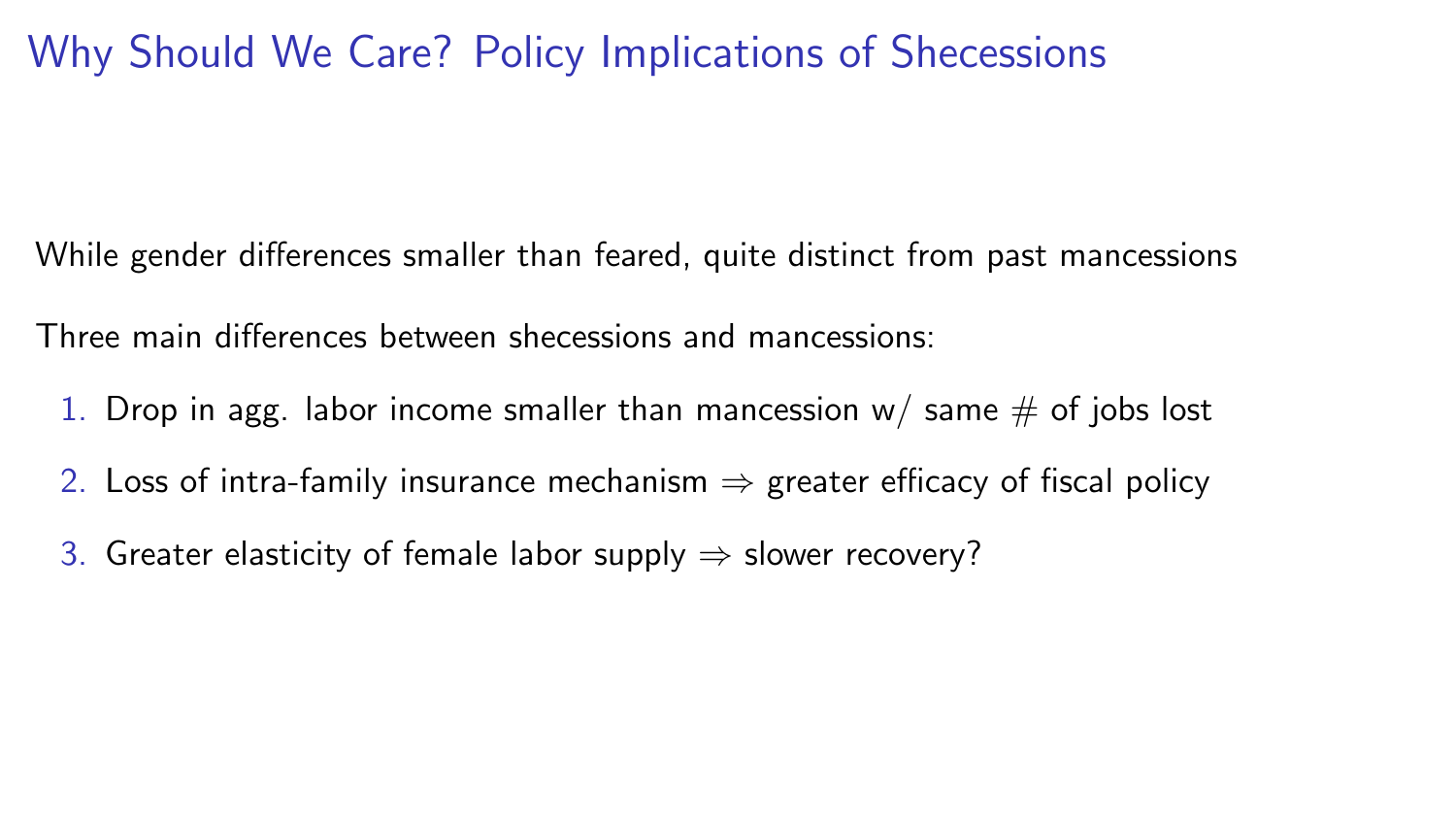#### Elevated Marginal Propensities to Consume in Pandemic Recessions